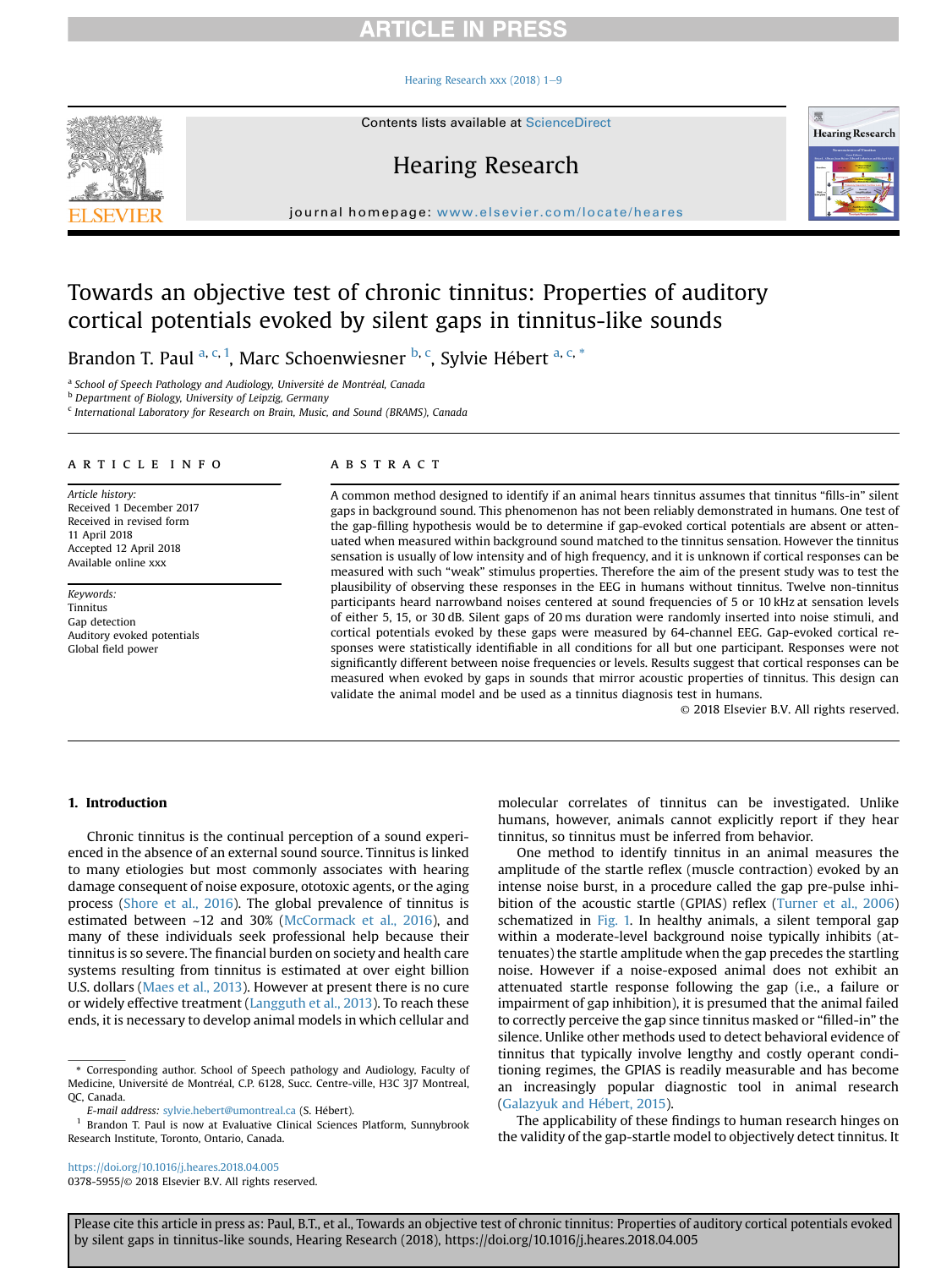# RTICLE IN PRES

B.T. Paul et al. / Hearing Research xxx (2018)  $1-9$ 

<span id="page-1-0"></span>

Fig. 1. Gap pre-pulse inhibition of the acoustic startle reflex (GPIAS). A high-intensity noise pulse preceded by an unbroken background noise will evoke a startle response in animals (top row). However when a silent gap is embedded in the background noise preceding the startle pulse, the gap inhibits the startle reflex. In animals with evidence of tinnitus, the reflex is not attenuated. One explanation is that tinnitus "filled-in" the gap prior to the startle pulse.

is then concerning that efforts to replicate the effect in humans with tinnitus have produced equivocal results ([Galazyuk and](#page-7-0) Hébert, 2015). Fournier and Hébert (2013) measured the eye blink reflex (startle response) evoked by a brief intense wideband noise burst (startle elicitor) in young adults with bilateral tinnitus. Each listener rated the similarity of their tinnitus on a 1 to 10 scale to a range of tone frequencies using a validated psychophysical test ([Basile et al., 2013](#page-7-0)), and ratings for this cohort were highest on average at 16 kHz followed by 11.3 kHz. Background noises containing gaps were of a high-frequency (4 kHz, overlapping with the tinnitus perception for most individuals) or of a low frequency (500 Hz, not overlapping with the tinnitus perception). Compared to a control group matched in age and hearing thresholds, those with tinnitus had impaired gap inhibition of the startle response for both high and low frequency background noises. Since impairments were found for low frequencies where tinnitus was not perceived and for those who did not report tinnitus at 4 kHz, the findings suggest that the tinnitus did simply not mask the silent gap. Results may rather suggest a frequency non-specific gap detection deficit, or a general tinnitus-related modification of the reflex circuit that generates the startle response.

A complementary gap detection measure concerns modulation of cortical potentials to noise bursts that follow gaps embedded in background noise. In this design, the focus of measurement is on gap-in-noise modulation of auditory cortical responses instead of the acoustic startle reflex behavior. [Berger et al. \(2018\)](#page-7-0) found that animals exposed to 120 dB SPL noise, but not 105 dB noise, exhibit modulation failure of cortical responses analogous to modulation failure of GPIAS. The results suggested a neural correlate of tinnitus. [Ku et al. \(2017\)](#page-7-0) applied a similar design in human tinnitus sufferers purported to have tinnitus approximating 8 kHz. They tested for modulation failure of startle-elicited cortical responses with both 8 kHz and 600 Hz background noises at 20 dB SL, and also gap durations of 20, 50, and 100 ms. In agreement with [Fournier and](#page-7-0) Hébert (2013), Ku et al. found that auditory cortical potentials were similarly not attenuated by preceding gaps, irrespective of high- or low-frequency background noises presented to the tinnitus individuals. Thus the modulation failure found in the tinnitus group was indiscriminate toward the tinnitus pitch. Further, gap impairments in this design were only found for gap durations of 20 ms (a duration requiring cortical involvement in gap detection, [Weible et al., 2014](#page-8-0)), and curiously, modulation failure also occurred for controls in the low frequency condition.

In addition to reflexive and cortical responses evoked by startle elicitor stimuli, other human validation attempts testing more directly for behavioral gap detection impairments which have

likewise produced equivocal results. [Gilani et al. \(2013\)](#page-7-0) found evidence of gap detection impairments in tinnitus sufferers for white noise background sounds compared to controls. However [Campolo](#page-7-0) [et al. \(2013\)](#page-7-0) and [Boyen et al. \(2015\)](#page-7-0) found no difference in gap detection between tinnitus sufferers and controls, even when background noises were highly similar to the tinnitus. In the latter study, participants were well matched in thresholds, age and gender, to the control group.

The absence of confirmatory and consistent results across these human studies casts doubt on the validity of gap detection to identify the presence of tinnitus, and threatens to subvert many key tinnitus findings in animal research. Before assuming this conclusion, it is informative to briefly summarize the neurological process thought to give rise to tinnitus, and from this view consider how tinnitus might mask silence such that it can be confirmed in an experimental design. Animal studies have found that damaging noise exposure and ototoxic drugs, which reduce auditory input from the periphery to the central auditory system, can produce hyperactivity (increased spontaneous, synchronous, or burst firing) in neurons of the auditory pathway that are tuned to the frequency regions where damage has occurred (e.g., Noreña and Eggermont, [2003](#page-8-0); Noreña and Farley, 2013). The hyperactivity may be consequent of homeostatic mechanisms or changes in activitydependent plasticity operating to restore the diminished input to normal activity levels or maintain a balance of excitation and inhibition (e.g., [Schaette and Kempter, 2006;](#page-8-0) [Shore et al., 2016\)](#page-8-0), even when the damage is not measurable by the audiogram ([Schaette](#page-8-0) [and McAlpine, 2011](#page-8-0)). Despite this compensatory utility, an unwanted consequence of hyperactivity could be the development of the tinnitus perception. However at this time it is unclear which affected brain structures are necessary or sufficient to generate tinnitus, and which types of hyperactivity (e.g., increased spontaneous firing, increased rhythmic burst firing, or increased neural synchrony) are responsible for the tinnitus perception. Neural synchrony is a likely candidate, since it is thought to be necessary for the formation of an auditory object that emerges into conscious perception ([Brette, 2012](#page-7-0); [Ilin et al., 2013;](#page-7-0) [Shore et al., 2016\)](#page-8-0).

If it is assumed that the neurons in the damaged frequency regions are occupied with generating tinnitus, then tinnitus should only be expected to mask silence at frequencies and loudness levels of background noise matched to or contained within this region. In the aforementioned studies, background noises were not precisely matched to the tinnitus frequency and bandwidth (although some, e.g., [Campolo et al. \(2013\),](#page-7-0) tried to optimally cover the tinnitus frequency range). Frequency regions of the auditory system adjacent to but not affected by tinnitus should still be sensitive to the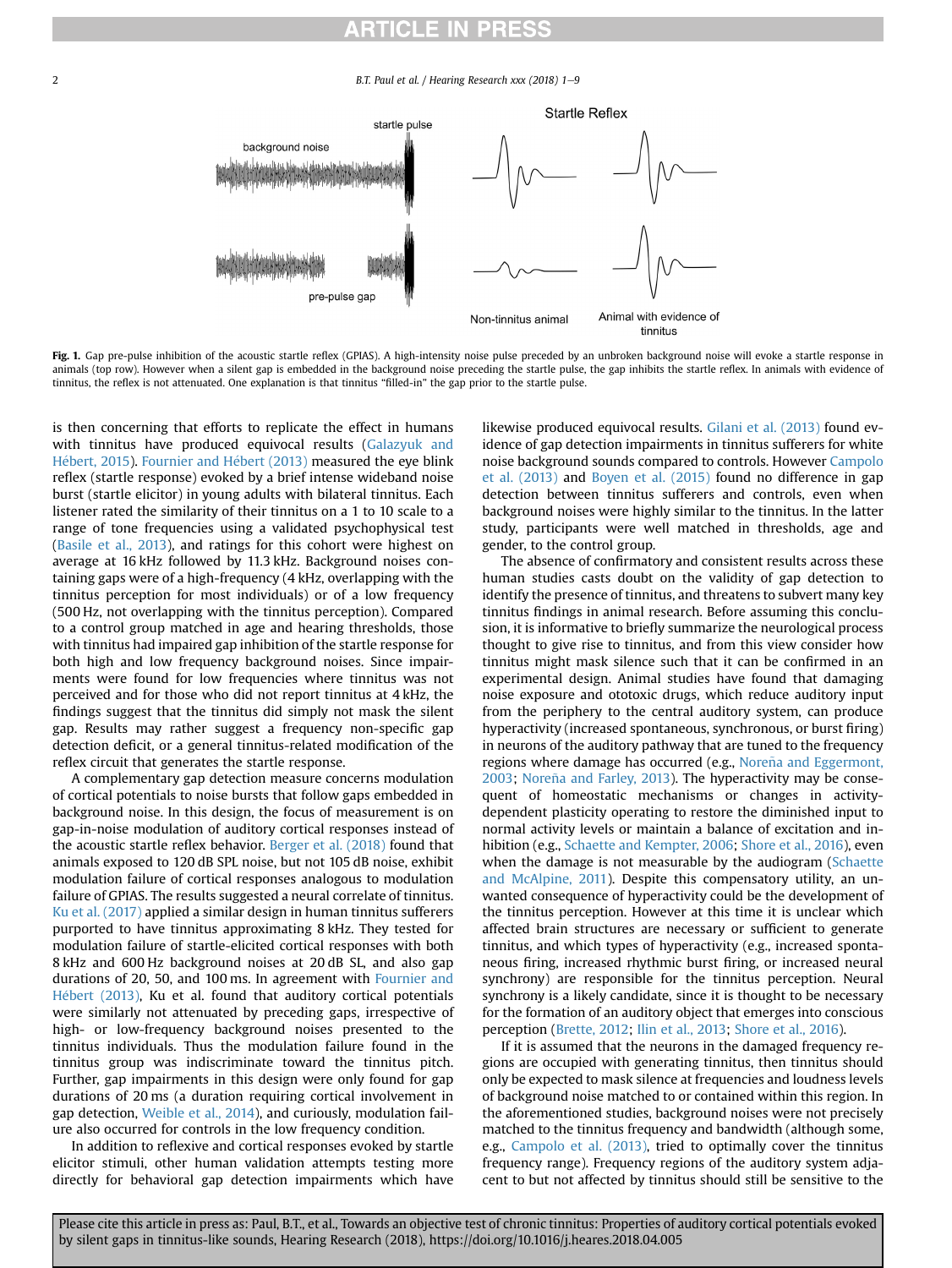onsets and offsets of gaps in noise, rendering them detectable. This is particularly important for stimuli with sound levels far above the subjective loudness of the tinnitus, which have broader excitation patterns across frequency channels in the auditory system. Because of these shortcomings, we suggest the gap detection hypothesis remains untested.

Other factors relevant to tinnitus may likewise increase variability or introduce confounds which affect gap detection or interpretations of gap detection deficits. First, there is some evidence that directed attention may be impaired in tinnitus (see [Roberts](#page-8-0) [et al., 2013](#page-8-0) and [Tegg-Quinn et al., 2016](#page-8-0), for reviews), suggesting that performance on tasks requiring tinnitus participants to make active decisions about stimulus choices (i.e., psychophysical gap detection) could be confounded by modifications to the auditory attention system in some individuals. Second, hearing loss, reported to be in ~85% of tinnitus sufferers [\(Henry et al., 2005](#page-7-0)), is known to impair gap detection thresholds [\(Fitzgibbons and](#page-7-0) [Wightman, 1982](#page-7-0)). Hearing loss-related factors stress the importance of assessing gap detection within similar frequency regions of audiometric threshold shift when possible, which has not been accomplished in most human tests. Third, reflexive and cortical responses to high-level elicitor stimuli which are modified by gaps are indirect measures of gap detection; a direct measure (e.g., the presence of responses to gaps themselves) would help to clarify the mechanics of the gap masking principle.

A gap detection test that is passive, measures physiological responses directly to the gap, restrained to the tinnitus frequencies, and compared against frequencies also in the hearing loss region could therefore be advantageous. In this vein we propose to measure human neurophysiological correlates of gap detection, such as cortical auditory evoked potentials (CAEP) recorded in the electroencephalogram (EEG), in a stimulus design which does not require overt responses from the participant nor measures responses modulated by gaps (diverging from [Ku et al., 2017,](#page-7-0) and [Berger et al., 2018\)](#page-7-0). The N1 potential is one such gap-evoked response with a scalp maximum that occurring  $~60-160$  ms after the gap onset, depending on stimulus features ([Michalewski et al.,](#page-8-0) [2005;](#page-8-0) [Pratt et al., 2005](#page-8-0)). Neural generators of the gap-evoked N1 are thought to be distributed across cortex but localize to auditory cortex [\(Pratt et al., 2007\)](#page-8-0), suggesting that the response reflects auditory cortical gap detection. Experimental data suggest that auditory cortex is required for perceptual gap detection for gap durations less than 50 ms while perception of longer gap durations can be achieved by non-cortical areas ([Ison et al., 1991](#page-7-0); [Threlkeld](#page-8-0) [et al. 2008,](#page-8-0) [Weible et al., 2014](#page-8-0)). Thus inferences about gap durations less than this duration but still higher than gap detection threshold would be optimal for measuring cortical gap detection robustly. In the case of tinnitus, neural populations in the hearingloss frequency regions at or below the level of auditory cortex are hypothesized to be bound in hyperactive ensembles. If these networks have consequently become less sensitive to outside input, or if their response properties have been altered by hyperactivity, then they may poorly code sound onset and offsets which would generate an N1 response. Thus we hypothesize that N1s evoked by gaps in low-level background sounds matched to the tinnitus sensation should be attenuated when compared to N1s evoked in sounds with frequencies that are not aligned with (e.g., above or below) the tinnitus frequency region. N1 responses evoked in the former context should furthermore be attenuated when compared to N1s evoked by identical conditions in controls. Although there is considerable research examining gap-evoked EEG responses, no previous research has examined gap-evoked CAEPs in tinnitus or in manner suggesting that an internal perception can mask an external event.

The majority of cases of tinnitus are described as a narrowband

noise [\(Fowler, 1944](#page-7-0); [Reed, 1960;](#page-8-0) [Meikle and Whitney, 1984](#page-8-0)), with center frequencies matched at and above 3 kHz ([Vernon and](#page-8-0) [Meikle, 2003\)](#page-8-0) and experienced at sensation levels (SLs) below 30 dB ([Meikle and Taylor-Walsh, 1984](#page-8-0); [Vernon and Fenwick, 1984;](#page-8-0) [Basile et al., 2013](#page-7-0); [Hoare et al., 2014\)](#page-7-0). Acoustic stimuli matched to these properties could be considered comparatively "weak" relative to properties of everyday sounds. At present it is unknown if auditory N1s evoked by gaps in tinnitus-like sounds are recordable in the EEG; that is, the signal-to-noise ratio of these responses is expected to be low and responses may not be reliably measureable within the typical level of background noise. Indeed, N1 responses are known to be comparatively smaller in amplitude when evoked by low in[t](#page-8-0)ensities and with high frequencies (reviewed in Näätänen [and Picton, 1987\)](#page-8-0). To date and to our knowledge, there are no present data available showing gap-evoked responses below 45 dB nHL [\(Pratt et al., 2007](#page-8-0)) or at narrowband frequencies above 4 kHz ([Atcherson et al., 2009\)](#page-7-0). Thus there is no viable context of past literature in which the effect of tinnitus on gap-evoked CAEPs can be predicted, especially since behavioral gap detection thresholds below 30 dB SL are known to be level dependent, but stable above 30 dB SL [\(Plomp, 1964;](#page-8-0) [Penner, 1977;](#page-8-0) [Fitzgibbons, 1983\)](#page-7-0). Thus before testing the design to tinnitus, it is desirable to determine how to record and detect these responses in the normal hearing system, as well as characterize their properties as a function of stimulus parameters relevant to tinnitus.

In the present study we presented young adults with normalhearing and no tinnitus two types of background sounds representative of common tinnitus cases. Twenty-millisecond gaps were embedded in the sounds to evoke N1 responses. Here we are the first to report that these events do evoke measureable CAEPs, and describe a method to detect gap-CAEP responses on an individual basis. A concluding discussion will consider the implications of this design on detecting tinnitus.

#### 2. Methods

#### 2.1. Participants

Twelve participants (8 females and 4 males; mean  $age = 24.5$ years,  $SD = 4.01$ ; all right handed) without tinnitus volunteered through a posting published on an online university message board. Participants provided informed and written consent, and were compensated 15.00 CAD for completing the study. The research ethics board at the University of Montreal approved all procedures. Participants were required to have normal hearing thresholds (<20 dB HL) to a maximum frequency of 8 kHz. All participants met this criterion after we obtained the pulsed puretone audiogram in 5 dB steps measured on an Interacoustics AC40 audiometer through calibrated Eartone 3A insert phones.

# 2.2. Stimuli and materials

Our goal was to design test stimuli with features representative of tinnitus, such as a sound of high frequency (commonly  $>$  4 kHz) and low overall sensation level (<30 dB above auditory threshold). Although some individuals report their tinnitus to be tonal in nature, most cases are described as a narrowband noise with some center frequency and bandwidth ([Fowler, 1944;](#page-7-0) [Reed, 1960](#page-8-0)). In accordance with these properties, all stimuli were narrowband Gaussian noise (NBN) bursts with a one-third octave bandwidth centered at either 5 kHz or 10 kHz. An archetypical stimulus is shown in [Fig. 2](#page-3-0)a. Each stimulus was an NBN burst lasting 5 s in duration. In each NBN burst there were six silent temporal gaps inserted into random temporal positions. We opted to use 20 ms gaps (consistent with durations used in [Longenecker and Galazyuk,](#page-7-0)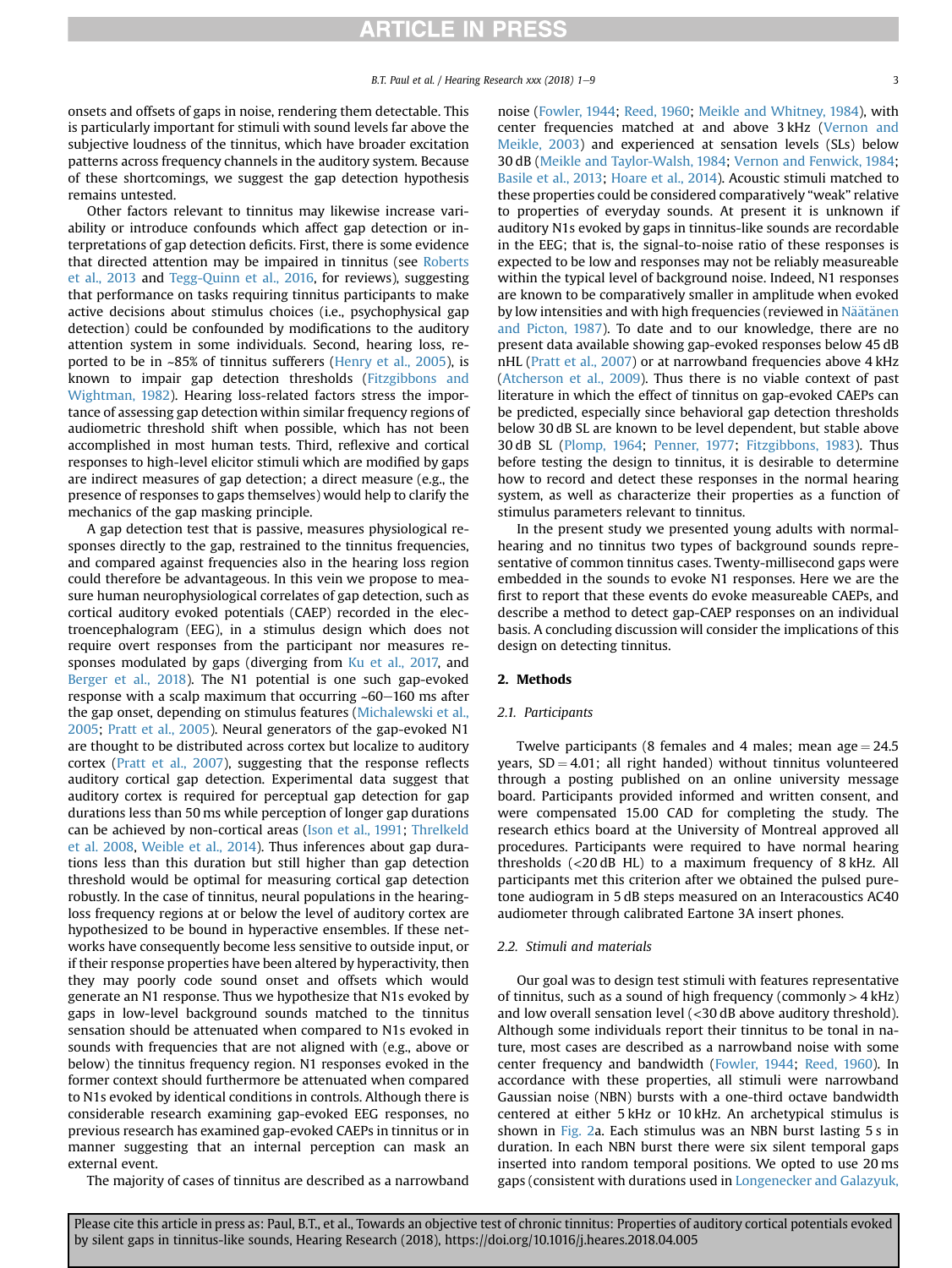# RTICLE IN PRES

B.T. Paul et al. / Hearing Research xxx (2018)  $1-9$ 

<span id="page-3-0"></span>

Fig. 2. (a) Example of experimental stimulus. A narrowband noise of 5 s duration contained 6 randomly-positioned silent 20 ms gaps designed to evoke CAEPs. Each condition (5 and 10 kHz center frequencies; 5, 15, 30 dB SL) was presented 70 times to both ears. (b) Spectrograms of the 20 ms gap for 5 kHz and 10 kHz NBN conditions. Shading represents arbitrary units.

[2011](#page-7-0) and [Longenecker et al., 2014\)](#page-7-0) instead of 50 ms gaps used by most GPIAS animal studies (see Galazyuk and Hébert, 2015; [Table 1](#page-5-0)), because 20 ms gaps are comparatively "weaker" sensory events but likely elicit inhibition similar to the one evoked by 50 ms gaps in the GPIAS in humans (Fournier and Hébert, 2016). Gaps commenced no earlier than 600 ms after burst onset, and were randomly and uniformly spaced between 500 and 700 ms from offset to onset. Silent gaps, onsets and offsets, were ramped by cosine functions over 2 ms. Fig. 2b depicts the spectrogram of a gap for 5 kHz and 10 kHz NBN.

Stimuli were generated in MATLAB (The Mathworks, Natick, MA, USA) and reproduced digitally through a Tucker Davis Technologies (TDT, Alachua, FL, USA) RX6 processor, and stimulus levels were controlled with a TDT PA5 programmable attenuator. Stimuli were presented binaurally to each participant using custom electricallyshielded Eartone 3A insert phones as they sat comfortably in an electrically-shielded and sound-attenuated booth.

NBN stimuli were presented in conditions of either 5, 15, or 30 dB sensation level (SL, the level in dB above the threshold of detection) Before the main experiment commenced, thresholds for each NBN stimulus were established separately for each NBN carrier frequency using a modified von Békésy procedure described in the following steps. First, a constant 5 kHz or 10 kHz NBN was presented at a subthreshold level to the participant. Participants were instructed to increase the level of the sound using a computer-linked keypad so that the stimulus was barely audible. When the participant felt this level was met, the level value was logged. Then, we increased this level by 20 dB from the first value so that the sound was audible, and participants were required to decrease the level to the point where it was barely inaudible. These two steps were repeated two additional times. The median value of the six trials was taken as the threshold. Because of a misunderstanding of instructions, one participant set the level of the 10 kHz stimulus to -36.4 dB SPL. After the experiment, the participant verbally confirmed they could not hear the stimulus. 10 kHz data for this participant were omitted in the analysis below. Across all participants, threshold values for the 5 kHz NBN correlated significantly with the audiogram averaged between ears and between the values of 4 and 6 kHz ( $r = 0.65$ ,  $p = 0.021$ ; Pearson's r). Similarly, the 10 kHz NBN level for each participant correlated with their 8 kHz audiometric threshold (we did not measure above this level) averaged across both ears ( $r = 0.79$ ,  $p = 0.004$ ). These correlations suggested that the self-adjusted threshold procedure were similar to thresholds evaluated by standard audiometry.

# 2.3. Procedure

During the main procedure and EEG recording, participants watched a silent, subtitled film of their choice and were instructed to ignore stimuli. The six experimental conditions (5 or 10 kHz NBN by 5, 15 or 30 dB SL) were presented as trial blocks in a randomly determined order. Each block contained 70 trials, resulting in 420 gap events per condition. Each 5 s trial was separated by an IOI of 1500 ms with a 500 ms Gaussian jitter. Recording time was approximately 55 min.

### 2.4. EEG recording and processing

The EEG of each participant was sampled at 2048 Hz (recording bandwidth of direct current (DC) to 417 Hz) by a BioSemi Active Two (Cortech Solutions, Wilmington, NC, USA) amplifier referenced to the vertex electrode and stored as a continuous data file. Using custom analysis routines written in MATLAB, offline EEG data were first downsampled to 256 Hz with an anti-aliasing filter. The EEG was then subjected to a two-stage artifact correction and rejection procedure. First, a wavelet-enhanced independent components analysis (wICA; [Castellanos and Makarov, 2006\)](#page-7-0) was used to identify and remove linear combinations of spatially and spectrally distinct potential patterns consistent with the high-amplitude, low frequency signature of eyeblinks and other ocular and myographic artifacts, while not affecting the low-amplitude high frequency components associated with neural activity. The wICA method is an automatic procedure, requiring no visual inspection of ICA artifacts before they are corrected ([Castellanos and Makarov, 2006\)](#page-7-0) and was applied to continuous 30 s epochs of data. Thereafter, data were rereferenced to the common average. EEG data were segmented into 500 ms trials, commencing 100 ms before gap onset to 380 ms after gap offset. A second artifact rejection procedure removed trials with voltages that exceeded $+/-100$   $\mu$ V in any channel, which were considered transient artifacts not corrected using the wICA procedure. All participants retained greater than 90% of trials.

Our goal was to determine if silent temporal gaps evoked statistically-detectable N1 responses in each condition. To maximize sensitivity of the an analysis pipeline to weak evoked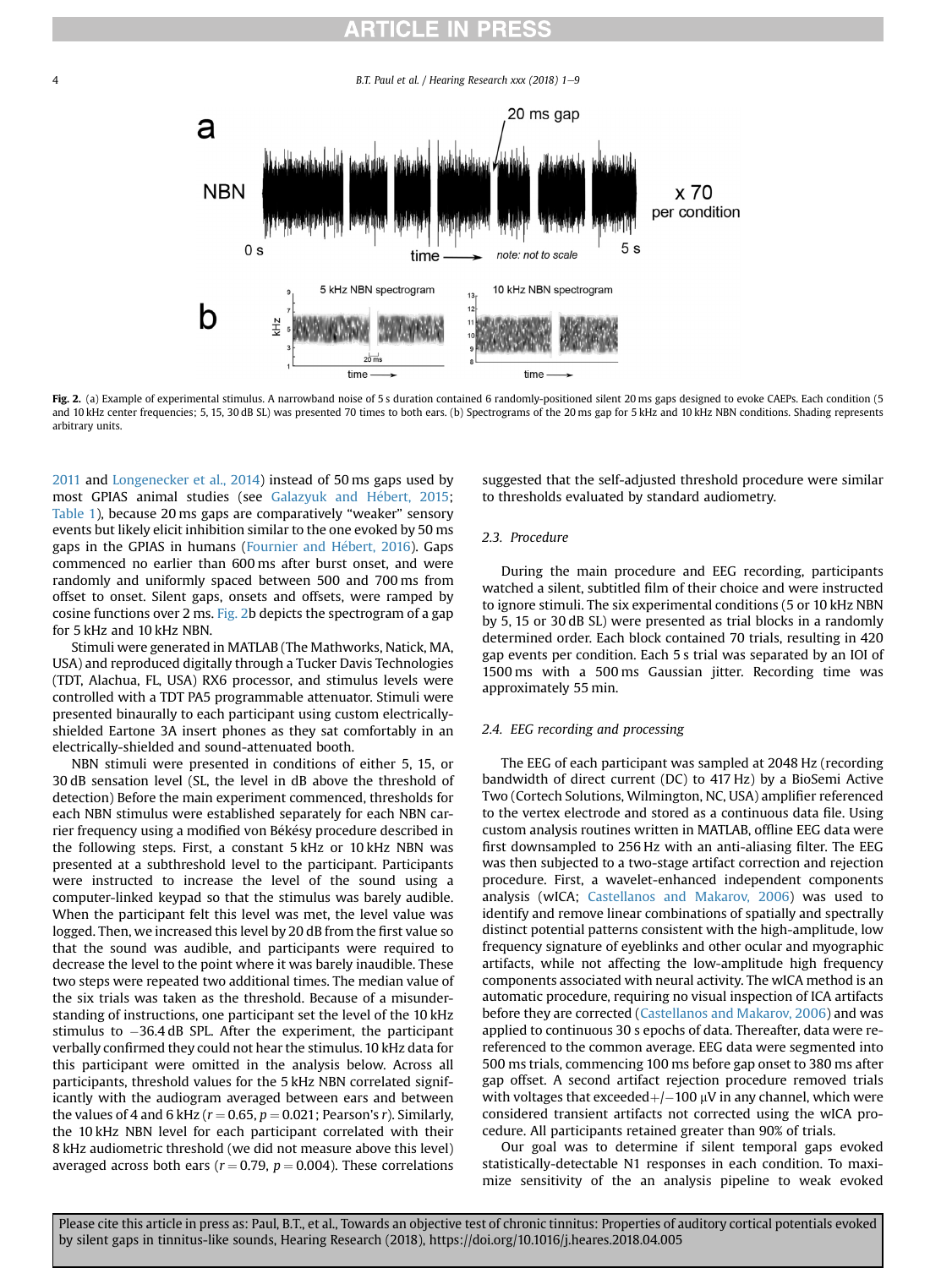# **RTICLE IN PRESS**

#### B.T. Paul et al. / Hearing Research  $xxx$  (2018) 1–9  $5$

potentials, we took the approach of 1) measuring N1 responses as global field power (GFP) and 2) determining if bootstrapped distributions of N1 GFP for each person and each condition were larger than the GFP of the 100 ms baseline prior to gap onset. GFP is the spatial standard deviation of the entire EEG montage at a given time point [\(Lehmann and Skrandies, 1980](#page-7-0)). When computed for all time points and examined as a time series, the GFP represents the change in variance in the EEG field potentials over a chosen time interval. The advantages of a GFP analysis in the current study are threefold. First, since CAEPs are expected to be small, a measure which incorporates information from all channels, without biasing analysis toward one or a group of channels, is desirable and may increase the likelihood of detecting a CAEP. Second, scalp topographies are expected to differ when testing tinnitus sufferers who have a large range of tinnitus frequencies and loudness levels, and a measure that is not prescribed to select channels can accommodate these differences. Third, a GFP analysis avoids multiple testing corrections that need to be made between channels in a montage when comparing across conditions or when detecting the presence of an N1. However one potential drawback is that noise in individual channels which artificially increases the channel amplitude can likewise inflate the GFP [\(Files et al., 2016](#page-7-0)), at worst resulting in a falsely-detected N1. To circumvent this problem, we examined the average root-mean squared (RMS) amplitude of all trials for each channel prior to GFP analysis for each condition, and removed channels that exceeded 2 standard deviations from the mean of all channel RMS values. This occurred in only 23 out of 72 participant by condition instances (between one and six channels removed).

The presence of an N1 measured as GFP was assessed using a bootstrap procedure shown in Fig. 3. Distributions of GFP values for N1 and pre-gap baseline interval were built using a bootstrap resampling procedure which took 250 subsamples of 75% of trials (sampling with replacement). For each subsample, trials were averaged and then filtered from 1 to 20 Hz using a Butterworth 4th order IIR filter. Data were corrected to the  $-100$  to 0 ms pre-gap baseline (Fig. 3a), and the GFP was computed across all time points. To make a reasonable comparison of GFP in the baseline to the N1, we calculated the area under the GFP curve (herein, GFP AUC) for the 100 ms baseline and the  $60-160$  ms interval post-gap onset where N1 responses are expected to occur (Fig. 3b). We took 250 samples of the N1 and baseline GFP AUC (an example for one participant shown in Fig. 3c). Finally, the 99% confidence interval (CI) was computed for each interval, and an N1 was deemed not statistically present if the CIs of the N1 and baseline estimates overlapped or if the N1 CI was smaller than the baseline CI. A similar approach was used by [Ponton et al. \(1997\)](#page-8-0), to detect mismatch negativity potentials.

#### 2.5. Statistics

All statistics were computed in MATLAB 2016a using the Statistics and Machine Learning Toolbox. Unless otherwise specified, the alpha criterion was set at 0.05 for all inferential tests and were two-tailed.

# 3. Results

### 3.1. Descriptive properties of gap-evoked N1 responses

For illustrative purposes, [Fig. 4](#page-5-0) shows CAEP waveforms and scalp topographies for each stimulus condition averaged across all participants. Waveforms commence -100 ms before the onset of the gap and terminate after 300 ms. Because gap-evoked N1 responses typically reach a maximum amplitude at frontrocentral scalp sensors, the corresponding Fz channel is plotted. Waveforms for all conditions show a small negative-going peak following gap onset slightly before or after 100 ms, consistent with characteristics of the N1 response. N1 amplitudes were expectedly small, not exceeding  $0.3 \mu$ V in the 5 kHz condition and  $0.12 \mu$ V in the 10 kHz condition for this channel, and tended to be smaller for lower SLs. The latency of the peak N1 amplitude for 10 kHz NBN conditions appears to be shorter at this channel compared to the 5 kHz condition, and no clear relationship is descriptively present between SL and N1 latency.

Scalp topographies averaged across participants are plotted below the time series in [Fig. 4,](#page-5-0) which are voltage maps of each channel at the time point where the N1 reached its maximum amplitude. Although there is a clear negativity at frontrocentral sites (darker shading) consistent with the topography of the auditory N1, the voltage concentration is less defined in acoustically "weaker" conditions where the SL is low and more so for 10 kHz NBN. These observations underscore the utility of the GFP metric to detect scalp-wide shifts related to the gap perturbation as opposed to analysis confined to one or a few channels.

#### 3.2. Detection of gap-evoked N1 responses

[Table 1](#page-5-0) presents the bootstrapped 99% confidence intervals (CIs) of GFP AUC estimates of the  $-100$  to 0 ms baseline interval and the 60-160 ms N1 interval for each stimulus condition and participant. Baseline CIs ranged from 2.3 to 9.2, while N1 CIs ranged from 3.2 to 14.7. CIs for individuals in which there was a greater value and no overlap between the baseline and N1 indicated the presence of an N1. Under this criterion, an N1 was present in all conditions for 11 out of 12 participants. In participant S04, an N1 was not detected for the 5 kHz, 5 dB SL NBN and the 10 kHz, 15 dB SL conditions ([Table 1,](#page-5-0)



Fig. 3. Analysis pipeline for one representative participant. a) The silent gap evoked a CAEP ~100 ms after gap onset, shown here as a time-domain waveform. Each trace represents one of 64 channels. The time point 0 represents the onset of the gap. b) Global field power (GFP) was calculated from the voltage time series of all channels, and the area under the curve (AUC) of the N1 period and pre-gap baseline were computed. c) Distributions of the GFP AUC for the N1 and baseline period were obtained by bootstrapping subsamples of single trials. It was expected that the N1 distribution would not largely overlap with the baseline distribution if the N1 was present.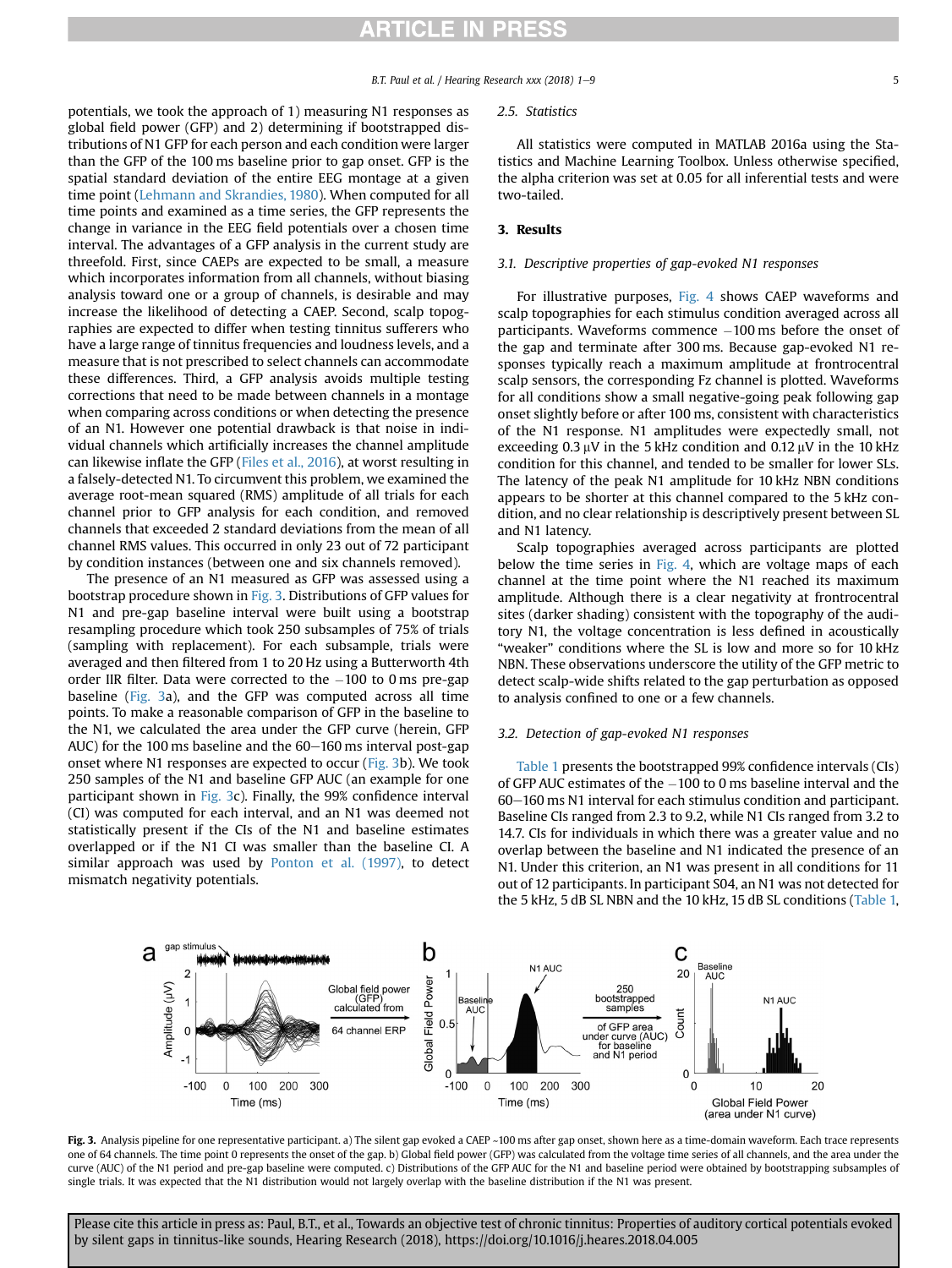# RTICLE IN PR

<span id="page-5-0"></span>6 **B.T. Paul et al. / Hearing Research xxx (2018) 1–9** 



Fig. 4. The time-domain waveforms of the CAEP following a gap (onset of gap is 0 ms) are shown separately for 5 and 10 kHz NBN stimuli. The solid line represents the 30 dB SL condition, for 15 dB SL the dashed line, and for 5 dB SL the dotted line. N1 morphologies appear distributed around 100 ms after the gap onset in each condition. Scalp topographies representing the voltage map at the peak of each N1 waveform (the FCz site indicated by arrows) are shown below each time-domain trace. Latencies of the waveforms are shown below the topographies.

#### Table 1

N1 GFP AUC 99% confidence intervals (CIs) for baseline and N1 periods of each participant and condition. Bold, asterisked values represent instances where CIs overlapped, indicating that the N1 response was not significantly verifiable.

| Participant  | 30 dB SL     |               | 15 dB SL          |                | 5 dB SL      |               |
|--------------|--------------|---------------|-------------------|----------------|--------------|---------------|
|              | Baseline     | N1            | Baseline          | N1             | Baseline     | N1            |
|              |              |               | 5 kHz conditions  |                |              |               |
| $\mathbf{1}$ | $2.9 - 3.1$  | $14.0 - 14.7$ | $3.1 - 3.3$       | $11.8 - 12.51$ | $2.5 - 2.6$  | $6.3 - 6.8$   |
| 2            | $8.5 - 9.1$  | $9.3 - 9.8$   | $6.7 - 7.1$       | $9.5 - 10.0$   | $6.2 - 6.6$  | $7.9 - 8.4$   |
| 3            | $2.3 - 2.5$  | $4.8 - 5.0$   | $2.8 - 2.9$       | $4.5 - 4.7$    | $2.9 - 3.1$  | $4.1 - 4.3$   |
| 4            | $4.1 - 4.3$  | $6.8 - 7.1$   | $3.2 - 3.5$       | $6.9 - 7.2$    | $4.2 - 4.5*$ | $4.3 - 4.5*$  |
| 5            | $3.6 - 3.7$  | $8.9 - 9.3$   | $3.6 - 3.9$       | $7.3 - 7.8$    | $3.3 - 3.5$  | $6.8 - 7.2$   |
| 6            | $4.3 - 4.6$  | $7.7 - 8.1$   | $2.5 - 2.6$       | $5.1 - 5.4$    | $3.7 - 3.9$  | $4.8 - 5.1$   |
| 7            | $3.5 - 3.7$  | $6.4 - 6.9$   | $2.9 - 3.1$       | $8.3 - 9.1$    | $2.8 - 2.9$  | $4.8 - 5.1$   |
| 8            | $4.6 - 5.0$  | $6.4 - 7.1$   | $5.1 - 5.6$       | $6.3 - 6.9$    | $4.3 - 4.8$  | $11.2 - 12.5$ |
| 9            | $3.8 - 4.0$  | $10.3 - 11.3$ | $4.6 - 5.0$       | $7.9 - 8.9$    | $4.2 - 4.5$  | $10.5 - 11.9$ |
| 10           | $5.3 - 5.6$  | $10.7 - 11.5$ | $5.3 - 5.5$       | $9.8 - 11.2$   | $8.6 - 9.2$  | $9.4 - 10.5$  |
| 11           | $3.5 - 3.7$  | $5.4 - 5.7$   | $3.4 - 3.6$       | $6.3 - 6.7$    | $3.1 - 3.3$  | $5.6 - 5.9$   |
| 12           | $3.8 - 4.1$  | $7.1 - 7.6$   | $3.0 - 3.1$       | $5.9 - 6.1$    | $3.2 - 3.3$  | $5.6 - 6.0$   |
|              |              |               | 10 kHz conditions |                |              |               |
| $\mathbf{1}$ | $2.6 - 2.8$  | $9.4 - 10.2$  | $4.0 - 4.3$       | $5.9 - 6.4$    | $2.3 - 2.5$  | $6.2 - 7.0$   |
| 2            | $6.5 - 7.1$  | $9.9 - 10.4$  | $7.2 - 7.6$       | $9.7 - 10.1$   | $5.3 - 5.7$  | $10.7 - 11.5$ |
| 3            | n.a.         | n.a.          | n.a.              | n.a.           | n.a          | n.a.          |
| 4            | $3.3 - 3.5$  | $6.9 - 7.3$   | $5.1 - 5.4*$      | $4.7 - 5.0*$   | $4.3 - 4.5$  | $8.4 - 8.9$   |
| 5            | $4.1 - 4.3$  | $8.1 - 8.5$   | $3.8 - 4.0$       | $10.2 - 10.9$  | $3.0 - 3.1$  | $5.2 - 5.5$   |
| 6            | $2.7 - 2.8$  | $6.8 - 7.1$   | $4.2 - 4.5$       | $9.2 - 9.8$    | $3.1 - 3.3$  | $6.0 - 6.4$   |
| 7            | $3.7 - 3.8$  | $7.7 - 7.9$   | $3.1 - 3.2$       | $5.7 - 6.1$    | $3.8 - 4.1$  | $5.7 - 6.2$   |
| 8            | $5.0 - 5.1$  | $9.5 - 10.6$  | $4.5 - 4.8$       | $8.6 - 9.7$    | $4.1 - 4.5$  | $8.3 - 9.0$   |
| 9            | $5.5 - 6.1$  | $10.1 - 11.1$ | $4.8 - 5.3$       | $8.8 - 9.7$    | $5.0 - 5.4$  | $7.8 - 8.5$   |
| 10           | $5.05 - 5.4$ | $9.7 - 10.4$  | $7.0 - 7.5$       | $9.1 - 9.9$    | $4.7 - 4.9$  | $8.6 - 9.1$   |
| 11           | $3.8 - 4.1$  | $5.6 - 6.1$   | $4.3 - 4.6$       | $6.1 - 6.4$    | $4.2 - 4.3$  | $6.2 - 6.6$   |
| 12           | $2.8 - 2.9$  | $5.2 - 5.4$   | $3.0 - 3.3$       | $5.1 - 5.4$    | $2.8 - 2.9$  | $5.7 - 6.0$   |

boldfaced values). As mentioned, the 10 kHz conditions for participant S03 were erroneously recorded and are excluded from the table.

## 3.3. Differences between conditions

To test if acoustic properties altered N1 GFP AUC, we evaluated differences between the conditions evoking N1s using a repeated-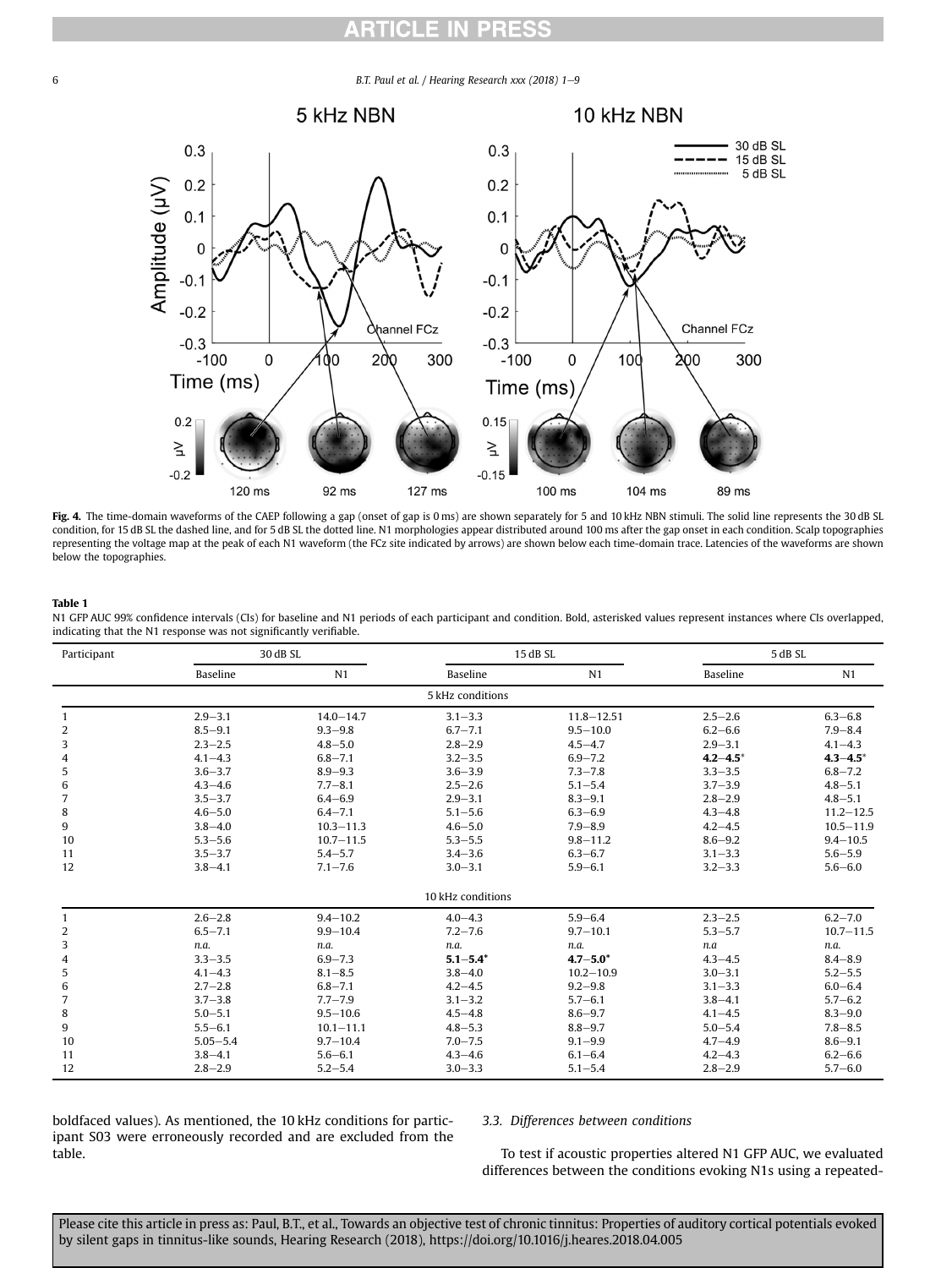measures analysis of variance (ANOVA) with within-subjects factors of frequency (5 kHz and 10 kHz NBN) and stimulus sensation level (5, 15, and 30 dB SL). Boxplots of N1 GFP AUC for each condition are shown in Fig. 5. No main effect of frequency was found  $(F < 1)$ , but a main effect of SL  $(F (2, 18) = 3.040, p = 0.073)$ approached significance. This effect matches the descriptive observation in [Fig. 4](#page-5-0) that for each NBN frequency, the N1 magnitude tended to reduce with lower SLs. No interaction was found between SL and NBN frequency conditions ( $F < 1$ ). These tests were run with the absence of participants S03 and S04 for whom data were not collected or N1 responses were not present, respectively. Results did not change when participant S04 was included in the analysis.

#### 3.4. Inter-individual differences

It is important to consider inter-individual factors that may explain N1 GFP AUC magnitude that may lead to difficulties in comparing tinnitus to control groups. We computed correlation matrices (Pearson's r) for all conditions N1 GFP AUC to determine if some participants had consistently overall higher values. However no correlations were found between any individual N1 magnitude (all  $ps > 0.1$ , Bonferroni-Holm corrected). The average of all SL conditions for N1 GFP AUC at 5 kHz was only weakly correlated to N1 GFP AUC at 10 kHz averaged across SLs, but did not reach significance ( $p = 0.09$ ). The absence of strongly correlated interindividual differences suggests that idiosyncratic response properties, which could add unwanted variability, may have minimal impact when comparing tinnitus individuals to matched controls.

# 4. Discussion

### 4.1. Summary

The aim of this report was to provide a proof of principle that gaps in acoustic stimuli evoke detectable auditory cortical potentials in non-tinnitus listeners when stimuli were of low level and high frequency, which are features characteristic of chronic tinnitus. Because of these stimulus properties, particularly low sensation level, auditory responses were expected to be small and



Fig. 5. Boxplots of N1 GFP AUC (ordinate) for each stimulus condition (abscissa). The top and bottoms of the boxes respectively represent the 75th and 25th percentiles of the N1 GFP AUC, and the middle line represents the median. Whiskers extend to  $\sim$ 99.3% coverage (+/ $-$  2.7 SD).

difficult to measure. We found that for two narrowband noises (5 and 10 kHz center frequencies; commonly heard by those with tinnitus) with three relatively low sensation levels (5, 15, and 30 dB SL), auditory N1 cortical potentials expressed as global field power (GFP) were identified in all but one individual, and in that individual only two conditions were not statistically present. Further, we did not find that N1 GFP was significantly different between 5 kHz and 10 kHz conditions, and tended not to change with decreasing sensation level. These findings are the first to suggest that cortical potentials evoked by sounds with weak acoustic properties similar to many cases of tinnitus are viable to record in the multichannel EEG, and can be used to test the hypothesis that tinnitus can mask silent temporal gaps within these sounds.

# 4.2. Stimulus-related differences and individual variability in gapevoked N1 GFP

The range of possible tinnitus frequencies across a given sample of tinnitus sufferers, and frequencies that we can test within an individual, is expected to be large. Because of this variability it was important to know how gap-evoked CAEPs changed as a function of the frequency of the background sound in which the gap was embedded. N1 amplitude is known to be smaller when evoked by higher frequency stimuli [\(Antinoro and Skinner, 1968;](#page-7-0) [Picton et al.,](#page-8-0) [1978\)](#page-8-0). By assessing N1s as GFP AUC, we found no significant differences between the magnitudes of the 5 kHz and 10 kHz responses. These results however do not suggest that N1s measured by single-channel amplitudes (and not by GFP AUC) or by other more conventional signal processing approaches are not sensitive to changes in stimulus frequency. Grand averages of channel FCz in [Fig. 4](#page-5-0) suggested that 10 kHz responses were descriptively smaller than 5 kHz responses by at most  $\sim$ 0.1  $\mu$ V. Further, sensation level of tinnitus across tinnitus suffers, like frequency, is expected to vary. It is well-documented that stimulus levels are associated with smaller magnitudes of the N1 potential within a more conventional CAEP analysis (e.g., [Beagley and Knight, 1967](#page-7-0); [Picton et al., 1977;](#page-8-0) [Rapin et al., 1966\)](#page-8-0). Our results tend to suggest that N1 GFP AUC was smaller with lower sensation levels for both 5 kHz and 10 kHz stimuli, consistent with general relationships between evoked potential amplitude and stimulus level, but this trend did not reach statistical significance. We further found that there were no significant correlations between participants' magnitude of N1 GFP AUC across conditions or when examined between stimulus frequencies as an average of all sensation levels. This suggests that individuals tested here may not have idiosyncratically large or small responses expressed as N1 GFP AUC.

### 4.3. Prior studies of gap-evoked CAEPs studies

Our stimulus design was intended to match common acoustic features of tinnitus, and the stimulation method was directed toward validating the gap-masking principle as well as translation into a clinical tool. However our data were also the first, to our awareness, to show recordable gap-evoked CAEPs responses within weak acoustic contexts. As noted, gap-evoked CAEPs have been investigated in many studies (e.g., [Pratt et al., 2005, 2007;](#page-8-0) [Michalewski et al., 2005;](#page-8-0) [Atcherson et al., 2009;](#page-7-0) [Harris et al., 2012\)](#page-7-0), but at levels significantly above those used here. [Atcherson et al.](#page-7-0) [\(2009\)](#page-7-0) used a similar design to the current method, and reported gap-evoked responses for several gap durations in 1/6 octave NBN bandwidths at 70 dB SPL, including 4 kHz center frequency NBN and 20 ms gaps. N1 responses in this condition were present at ~100 ms post gap onset in all individuals. N1 amplitude was on average  $-3.7 \mu V$  (SD  $= 1.4$ ), which was  $\sim 12 \text{ dB}$  larger than the average response for the 30 dB SL, 5 kHz condition in the present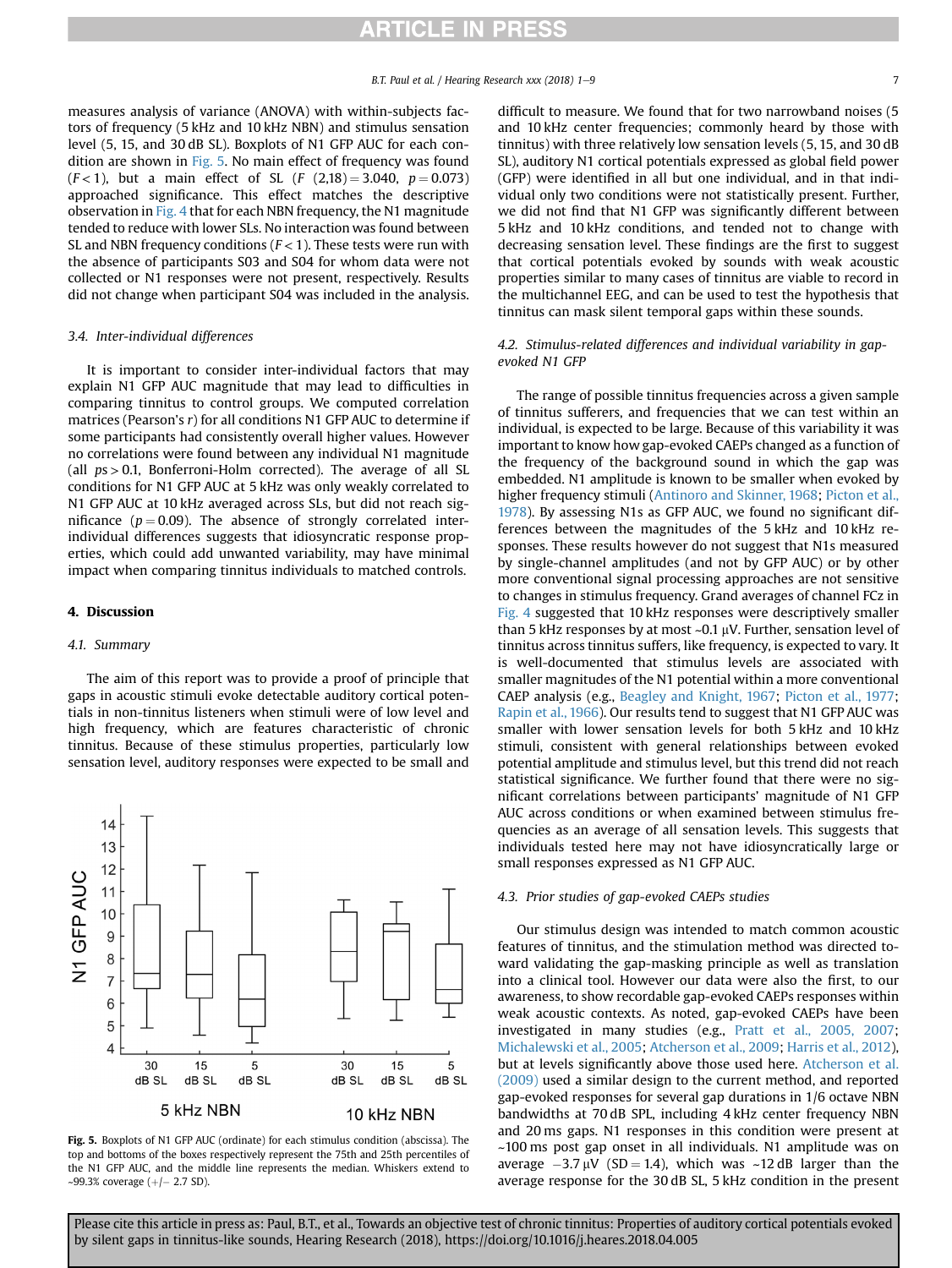# **ARTICLE IN PRESS**

<span id="page-7-0"></span>8 B.T. Paul et al. / Hearing Research xxx (2018) 1-9

data, and 18 dB larger than the response for the 5 dB SL, 10 kHz average response. Morphology of responses was similar between the two studies, showing observable N1 responses but absent or severely mitigated P2 responses at 20 ms gap duration, although the 50 ms gap condition of Atcherson et al. (2009) as well as other studies using gaps in wideband noise, report CAEPs with clear P2s ([Pratt et al., 2005, 2007\)](#page-8-0). Topographical similarities cannot be examined since Atcherson et al. (2009) recorded responses from a 3-channel montage, but topographies provided by Harris et al. (2012) show similar N1 voltage maps reaching a maximum at frontocentral sites as seen for responses in [Fig. 4](#page-5-0). In sum, CAEPs reported here conform to characteristics reported previously, albeit with drastically smaller amplitudes likely due to the overall low sensation level.

#### 4.4. Caveats

There are two caveats regarding our planned stimuli. First, noise stimuli centered on an individual's tinnitus are sometimes known to induce residual inhibition (RI), which is a decrease in the loudness of tinnitus following noise stimulation lasting ~30 s [\(Roberts](#page-8-0) [et al., 2008](#page-8-0)) and can modulate CAEPs in tinnitus sufferers ([Roberts et al., 2015\)](#page-8-0). However stimuli of low sensation level lasting less than 10 s do not typically induce RI [\(Tyler et al., 1984\)](#page-8-0) and thus little to no RI is expected when this design is adapted to tinnitus sufferers. Nonetheless, we intend to introduce frequent long pauses in between trial presentations with tinnitus sufferers to limit the build-up of RI. Second, background noise stimuli containing abrupt gaps can introduce spectral "splatter" at the gap offset and onset. The 2 ms cosine ramp used to gate silence in the current stimuli reduce the splatter, although a small degree of spaltter is observable in [Fig. 2b](#page-3-0). We intend on adjusting ramp shape depending on stimulus bandwidth in tinnitus sufferers such that spectral splatter does not exceed the targeted tinnitus frequency range.

Tinnitus disproportionately affects adults older than 40 years of age ([Shargorodsky et al., 2010\)](#page-8-0). The present data demonstrated gap-evoked CAEPs in younger adults, only who are estimated to comprise ~20% of tinnitus suffers. It is possible older adults may not have as readily detectable CAEPs, and trends of sensation level and frequency effects reported herein may not generalize to older adults irrespective of tinnitus presence. Behavioral evidence of gap detection in older adults however suggests that no gap detection deficits are present at gap durations greater than 9 ms (Harris et al., 2012) or with inter-gap intervals starting well below 500 ms, the minimum used in this study [\(Schneider and Hamstra, 1999\)](#page-8-0). The consequence of aging on gap-evoked CAEPs using gap durations and sensation levels used in this study however are not clear.

# 5. Conclusions

Measurement of gap-evoked CAEPs by tinnitus-like sounds is possible in human listeners, suggesting this approach is can plausibly be used to determine if such responses are masked by tinnitus. If this masking effect is observed, the design described herein could serve as a basis for the first objective tinnitus diagnostic tool in humans, capable of being used by clinicians already trained in electrophysiology. The design would furthermore provide a valuable research tool that helps to correspond tinnitus-affected hearing regions with other auditory and cognitive factors implicated in the neuroscience of tinnitus.

# Acknowledgements

This study was supported by a grant from the American Tinnitus Association.

#### Appendix A. Supplementary data

Supplementary data related to this article can be found at [https://doi.org/10.1016/j.heares.2018.04.005.](https://doi.org/10.1016/j.heares.2018.04.005)

## References

- [Atcherson, S.R., Gould, H.J., Mendel, M.I., Ethington, C.A., 2009. Auditory N1](http://refhub.elsevier.com/S0378-5955(17)30582-8/sref1) [component to gaps in continuous narrowband noises. Ear Hear. 30 \(6\),](http://refhub.elsevier.com/S0378-5955(17)30582-8/sref1) [687](http://refhub.elsevier.com/S0378-5955(17)30582-8/sref1)-[695](http://refhub.elsevier.com/S0378-5955(17)30582-8/sref1).
- [Antinoro, F., Skinner, P.H., 1968. The effects of frequency on the auditory evoked](http://refhub.elsevier.com/S0378-5955(17)30582-8/sref2) [response. J. Aud. Res. 8, 119](http://refhub.elsevier.com/S0378-5955(17)30582-8/sref2)-[123](http://refhub.elsevier.com/S0378-5955(17)30582-8/sref2).
- [Basile, C.](http://refhub.elsevier.com/S0378-5955(17)30582-8/sref3) E[., Fournier, P., Hutchins, S., Hebert, S., 2013. Psychoacoustic assessment to](http://refhub.elsevier.com/S0378-5955(17)30582-8/sref3) [improve tinnitus diagnosis. PLoS One 8 \(12\), e82995](http://refhub.elsevier.com/S0378-5955(17)30582-8/sref3).
- [Beagley, H.A., Knight, J.J., 1967. Changes in auditory evoked response with intensity.](http://refhub.elsevier.com/S0378-5955(17)30582-8/sref4) [J. Laryngol. Otol. 81 \(8\), 861](http://refhub.elsevier.com/S0378-5955(17)30582-8/sref4)-[873.](http://refhub.elsevier.com/S0378-5955(17)30582-8/sref4)
- [Berger, J.I., Owen, W., Wilson, C.A., Hockley, A., Coomber, B., Palmer, A.R.,](http://refhub.elsevier.com/S0378-5955(17)30582-8/sref5) [Wallace, M.N., 2018. Gap-induced reductions of evoked potentials in the](http://refhub.elsevier.com/S0378-5955(17)30582-8/sref5) [auditory cortex: a possible objective marker for the presence of tinnitus in](http://refhub.elsevier.com/S0378-5955(17)30582-8/sref5) [animals. Brain Res. 1679, 101](http://refhub.elsevier.com/S0378-5955(17)30582-8/sref5)-[108.](http://refhub.elsevier.com/S0378-5955(17)30582-8/sref5)
- Boyen, K., Başkent, D., van Dijk, P., 2015. The gap detection test: can it be used to [diagnose tinnitus? Ear Hear. 36 \(4\), e138.](http://refhub.elsevier.com/S0378-5955(17)30582-8/sref6)
- [Brette, R., 2012. Computing with neural synchrony. PLoS Comput. Biol. 8 \(6\).](http://refhub.elsevier.com/S0378-5955(17)30582-8/sref7)
- [Campolo, J., Lobarinas, E., Salvi, R., 2013. Does tinnitus](http://refhub.elsevier.com/S0378-5955(17)30582-8/sref8) "fill in" the silent gaps? Noise [Health 15 \(67\).](http://refhub.elsevier.com/S0378-5955(17)30582-8/sref8)
- [Castellanos, N.P., Makarov, V.A., 2006. Recovering EEG brain signals: artifact sup](http://refhub.elsevier.com/S0378-5955(17)30582-8/sref9)[pression with wavelet enhanced independent component analysis. J. Neurosci.](http://refhub.elsevier.com/S0378-5955(17)30582-8/sref9) [Meth. 158 \(2\), 300](http://refhub.elsevier.com/S0378-5955(17)30582-8/sref9)-[312.](http://refhub.elsevier.com/S0378-5955(17)30582-8/sref9)
- [Files, B.T., Lawhern, V.J., Ries, A.J., Marathe, A.R., 2016. A permutation test for un](http://refhub.elsevier.com/S0378-5955(17)30582-8/sref10)[balanced paired comparisons of global](http://refhub.elsevier.com/S0378-5955(17)30582-8/sref10) field power. Brain Topogr. 29 (3),  $345 - 357.$  $345 - 357.$  $345 - 357.$
- [Fitzgibbons, P.J., 1983. Temporal gap detection in noise as a function of frequency,](http://refhub.elsevier.com/S0378-5955(17)30582-8/sref11) bandwidth, and level.  $J.$  Acoust. Soc. Am. 74 (1), 67-[72.](http://refhub.elsevier.com/S0378-5955(17)30582-8/sref11)
- [Fitzgibbons, P.J., Wightman, F.L., 1982. Gap detection in normal and hearing](http://refhub.elsevier.com/S0378-5955(17)30582-8/sref12)[impaired listeners. J. Acoust. Soc. Am. 72 \(3\), 761](http://refhub.elsevier.com/S0378-5955(17)30582-8/sref12)-[765.](http://refhub.elsevier.com/S0378-5955(17)30582-8/sref12)
- Fournier, P., Hébert, S., 2013. Gap detection deficits in humans with tinnitus as [assessed with the acoustic startle paradigm: does tinnitus](http://refhub.elsevier.com/S0378-5955(17)30582-8/sref13) fill in the gap? Hear. [Res. 295, 16](http://refhub.elsevier.com/S0378-5955(17)30582-8/sref13)-[23](http://refhub.elsevier.com/S0378-5955(17)30582-8/sref13).
- [Fournier, P., Hebert, S., 2016. The gap-startle paradigm to assess auditory temporal](http://refhub.elsevier.com/S0378-5955(17)30582-8/sref14) [processing: bridging animal and human research. Psychophysiology 53 \(5\),](http://refhub.elsevier.com/S0378-5955(17)30582-8/sref14)  $759 - 766$  $759 - 766$  $759 - 766$
- [Fowler, E.P., 1944. Head noises in normal and in disordered ears: signi](http://refhub.elsevier.com/S0378-5955(17)30582-8/sref15)ficance, [measurement, differentiation and treatment. Arch. Otolaryngol. 39 \(6\),](http://refhub.elsevier.com/S0378-5955(17)30582-8/sref15) [498](http://refhub.elsevier.com/S0378-5955(17)30582-8/sref15)-[503.](http://refhub.elsevier.com/S0378-5955(17)30582-8/sref15)
- Galazyuk, A., Hébert, S., 2015. Gap-prepulse inhibition of the acoustic startle reflex [\(GPIAS\) for tinnitus assessment: current status and future directions. Front.](http://refhub.elsevier.com/S0378-5955(17)30582-8/sref16) [Neurol. 6.](http://refhub.elsevier.com/S0378-5955(17)30582-8/sref16)
- [Gilani, V.M., Ruzbahani, M., Mahdi, P., Amali, A., Khoshk, M.H.N., Sameni, J., et al.,](http://refhub.elsevier.com/S0378-5955(17)30582-8/sref17) [2013. Temporal processing evaluation in tinnitus patients: results on analysis of](http://refhub.elsevier.com/S0378-5955(17)30582-8/sref17) [gap in noise and duration pattern test. Iranian journal of otorhinolaryngology](http://refhub.elsevier.com/S0378-5955(17)30582-8/sref17) [25 \(73\), 221.](http://refhub.elsevier.com/S0378-5955(17)30582-8/sref17)
- [Harris, K.C., Wilson, S., Eckert, M.A., Dubno, J.R., 2012. Human evoked cortical ac](http://refhub.elsevier.com/S0378-5955(17)30582-8/sref18)[tivity to silent gaps in noise: effects of age, attention, and cortical processing](http://refhub.elsevier.com/S0378-5955(17)30582-8/sref18) [speed. Ear Hear. 33 \(3\), 330](http://refhub.elsevier.com/S0378-5955(17)30582-8/sref18)-[339.](http://refhub.elsevier.com/S0378-5955(17)30582-8/sref18)
- [Henry, J.A., Dennis, K.C., Schechter, M.A., 2005. General review of tinnitus: preva](http://refhub.elsevier.com/S0378-5955(17)30582-8/sref19)[lence, mechanisms, effects, and management. J. Speech Lang. Hear. Res. 48 \(5\),](http://refhub.elsevier.com/S0378-5955(17)30582-8/sref19) [1204](http://refhub.elsevier.com/S0378-5955(17)30582-8/sref19)-[1235](http://refhub.elsevier.com/S0378-5955(17)30582-8/sref19).
- [Hoare, D.J., Edmondson-Jones, M., Gander, P.E., Hall, D.A., 2014. Agreement and](http://refhub.elsevier.com/S0378-5955(17)30582-8/sref20) [reliability of tinnitus loudness matching and pitch likeness rating. PLoS One 9](http://refhub.elsevier.com/S0378-5955(17)30582-8/sref20) [\(12\), e114553.](http://refhub.elsevier.com/S0378-5955(17)30582-8/sref20)
- [Ilin, V., Malyshev, A., Wolf, F., Volgushev, M., 2013. Fast computations in cortical](http://refhub.elsevier.com/S0378-5955(17)30582-8/sref21) [ensembles require rapid initiation of action potentials. J. Neurosci. 33 \(6\),](http://refhub.elsevier.com/S0378-5955(17)30582-8/sref21) [2281](http://refhub.elsevier.com/S0378-5955(17)30582-8/sref21)-[2292.](http://refhub.elsevier.com/S0378-5955(17)30582-8/sref21)
- [Ison, J.R., O'connor, K., Bowen, G.P., Bocirnea, A., 1991. Temporal resolution of gaps in](http://refhub.elsevier.com/S0378-5955(17)30582-8/sref22) [noise by the rat is lost with functional decortication. Behav. Neurosci. 105 \(1\),](http://refhub.elsevier.com/S0378-5955(17)30582-8/sref22)  $33 - 40$  $33 - 40$ .
- [Ku, Y., woo Ahn, J., Kwon, C., Suh, M.W., Park, M.K., Lee, J.H., et al., 2017. The gap](http://refhub.elsevier.com/S0378-5955(17)30582-8/sref24)prepulse inhibition defi[cit of the cortical N1-P2 complex in patients with](http://refhub.elsevier.com/S0378-5955(17)30582-8/sref24) [tinnitus: the effect of gap duration. Hear. Res. 348, 120](http://refhub.elsevier.com/S0378-5955(17)30582-8/sref24)-[128](http://refhub.elsevier.com/S0378-5955(17)30582-8/sref24).
- [Langguth, B., Kreuzer, P.M., Kleinjung, T., De Ridder, D., 2013. Tinnitus: causes and](http://refhub.elsevier.com/S0378-5955(17)30582-8/sref25) [clinical management. Lancet Neurol. 12 \(9\), 920](http://refhub.elsevier.com/S0378-5955(17)30582-8/sref25)-[930.](http://refhub.elsevier.com/S0378-5955(17)30582-8/sref25)
- [Lehmann, D., Skrandies, W., 1980. Reference-free identi](http://refhub.elsevier.com/S0378-5955(17)30582-8/sref26)fication of components of [checkerboard-evoked multichannel potential](http://refhub.elsevier.com/S0378-5955(17)30582-8/sref26) fields. Electroencephalogr. Clin. [Neurophysiol. 48 \(6\), 609](http://refhub.elsevier.com/S0378-5955(17)30582-8/sref26)-[621.](http://refhub.elsevier.com/S0378-5955(17)30582-8/sref26)
- [Longenecker, R.J., Galazyuk, A.V., 2011. Development of tinnitus in CBA/CaJ mice](http://refhub.elsevier.com/S0378-5955(17)30582-8/sref27) [following sound exposure. Journal of the Association for Research in Otolar-](http://refhub.elsevier.com/S0378-5955(17)30582-8/sref27) $\nu$ ngology 12 (5), 647–[658.](http://refhub.elsevier.com/S0378-5955(17)30582-8/sref27)
- Longenecker, R.J., Chonko, K.T., Maricich, S.M., Galazyuk, A.V., 2014. Age effects on tinnitus and hearing loss in CBA/CaJ mice following sound exposure. SpringerPlus 3, 542. [https://doi.org/10.1186/2193-1801-3-542.](https://doi.org/10.1186/2193-1801-3-542)
- [Maes, I.H., Cima, R.F., Vlaeyen, J.W., Anteunis, L.J., Joore, M.A., 2013. Tinnitus: a cost](http://refhub.elsevier.com/S0378-5955(17)30582-8/sref29) [study. Ear Hear. 34 \(4\), 508](http://refhub.elsevier.com/S0378-5955(17)30582-8/sref29)-[514.](http://refhub.elsevier.com/S0378-5955(17)30582-8/sref29)
- [McCormack, A., Edmondson-Jones, M., Somerset, S., Hall, D., 2016. A systematic](http://refhub.elsevier.com/S0378-5955(17)30582-8/sref30)